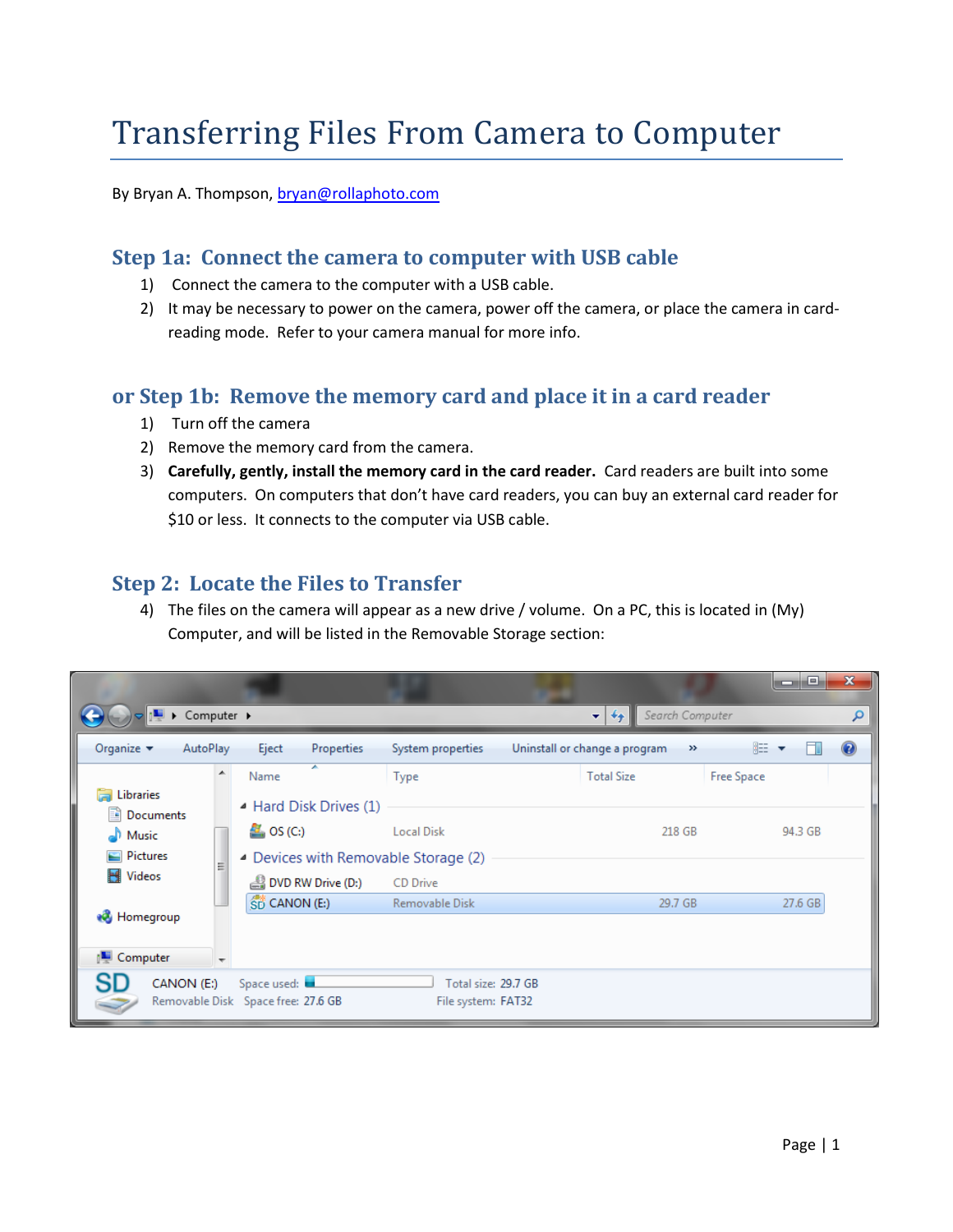5) Open the drive by **double-clicking on the new Removable Disk**.

**Note:** Some cameras place all images in one folder, and some place each hundred or each thousand in a unique folder.

6) Select all the files in the folder by **double-clicking in the window**, then **pressing CTRL-A to select all files**.

|                                                                  |   |                                                                                             |                                          | U                                     | ▣ | $\mathbf{x}$   |
|------------------------------------------------------------------|---|---------------------------------------------------------------------------------------------|------------------------------------------|---------------------------------------|---|----------------|
|                                                                  |   | Computer > CANON (E:) > CANON > DCM00001                                                    | $\ddotmark$<br>$\mathbf{v}$              | Search DCM00001                       |   | م              |
| File<br>Edit<br>View<br>Tools                                    |   | Help                                                                                        |                                          |                                       |   |                |
| $\Box$ Preview<br>Organize $\blacktriangledown$                  |   | Print<br>Burn<br>New folder                                                                 |                                          | 脂 ▼                                   |   | $\circledcirc$ |
| P<br>Documents                                                   | ┻ | ┻<br>Name                                                                                   | Date modified<br>Type                    | Size                                  |   | ۰              |
| Music                                                            |   | RP2_0023.JPG                                                                                | 11/29/2012 9:42 PM                       | JPG File<br>1,563 KB                  |   |                |
| Pictures                                                         |   | RP2_0024.JPG                                                                                | 11/29/2012 9:42 PM                       | JPG File<br>2,519 KB                  |   |                |
| Videos                                                           |   | RP2 0025.JPG<br>×                                                                           | 11/29/2012 9:42 PM                       | JPG File<br>1,139 KB                  |   | ≣              |
| <b>R</b> Homegroup                                               |   | RP2 0026.JPG                                                                                | 11/29/2012 9:42 PM                       | JPG File<br>1,534 KB                  |   |                |
|                                                                  |   | RP2_0027.JPG<br>▬                                                                           | 11/29/2012 9:42 PM                       | JPG File<br>2,546 KB                  |   |                |
|                                                                  |   | RP2 0028.JPG                                                                                | 11/29/2012 9:42 PM                       | JPG File<br>2,243 KB                  |   |                |
| Computer<br>التكن<br>$\frac{d\mathbf{r}}{d\mathbf{r}}$ , OS (C:) |   | RP2 0029.JPG<br>圖                                                                           | 11/29/2012 9:42 PM                       | JPG File<br>2,635 KB                  |   |                |
| SD CANON (E:)                                                    |   | RP2 0030 (2) JPG                                                                            | 11/29/2012 8:03 PM                       | JPG File<br>3,610 KB                  |   |                |
|                                                                  |   | RP2_0030.JPG                                                                                | 11/29/2012 9:42 PM                       | JPG File<br>1,700 KB                  |   |                |
| <b>W</b> Network                                                 |   | RP2_0031.JPG                                                                                | 11/29/2012 9:43 PM                       | JPG File<br>1,819 KB                  |   |                |
|                                                                  |   | RP2 0033 (2) JPG                                                                            | 11/29/2012 8:04 PM                       | JPG File<br>3.975 KB                  |   |                |
|                                                                  |   | <b>BBS ASSAMENTS</b><br>12 items selected Date taken: 11/29/2012 9:42 PM<br>Tags: Add a tag | Rating: ななななな<br>Dimensions: 3872 x 2592 | <b>Communication</b><br>Size: 28.9 MB |   |                |

## **Step 3: Create a New Folder for the Files**

- 7) **Right-click on the desktop** and choose **New**, then choose **Folder**.
- 8) **Give the folder a name** that describes the files. I chose "2012\_12\_16 Motor Pics".
- 9) Inside the new folder, **create a folder called "Edited"**.